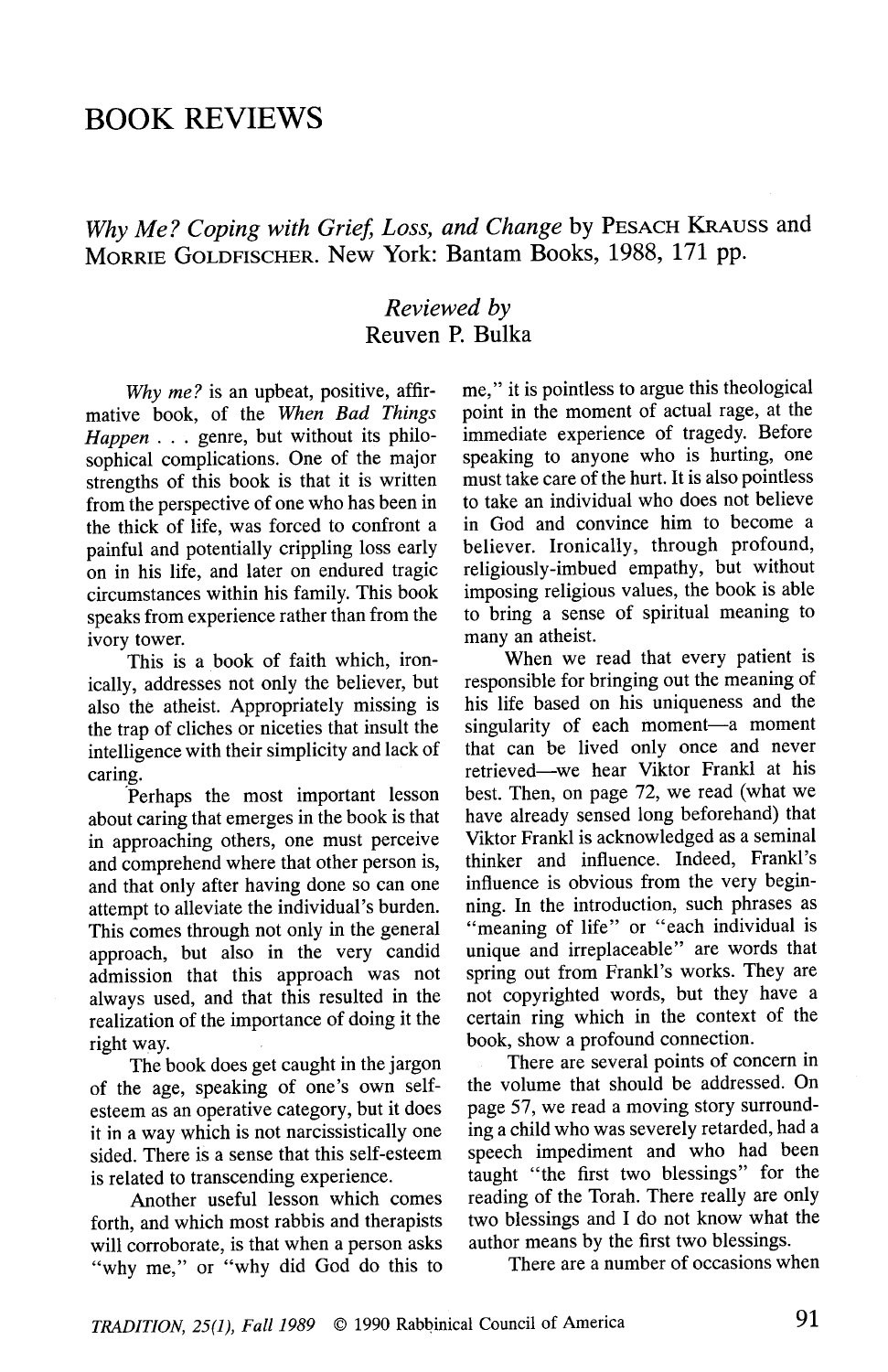#### TRADITION: A Journal of Orthodox Thought

the sources for various citations are not given. This book will undoubtedly see more than one edition, and hopefully in the ensuing editions, this type of information will be made available, as indeed will be a bibliography of useful books.

Maimonides is noted as the source of the advice, that we should look at each day as if it were our last. Actually this is based on a Talmudic statement by R. Eliczer (Shabbat, 153a). The final chapter of this enlightening book is titled "The Most Important Drive of All-The Drive for Meaning." But meaning is not a drive, and to reduce it to a drive is to make it the equivalent of other innate drives of less profound nature, such as the drive for pleasure or power. Frankl makes the very cogent point that we pursue meaning, that we will toward meaning, but it is not a drive, else it would suffer from being part of this homeostasis, tension release principle. Something drives us to find meaning, we find meaning, and therefore we feel fulfilled because the tension that has been created by the drive has been relieved, according to the homeostasis approach. But meaning is a unique human expression, that is willed by the human being, and cannot be reduced to a drive.

Those in the helping professions and those who arc in need of help themselves will all benefit from this book. Whatever small shortcomings in the book are easily correctable and should not in any way deflect from the fact that this is a sensitively written, profoundly inspired, and genuinely uplifting treatise.

## Born Guilty: Children of Nazi Families by PETER SICHROVSKY (Basic Books, 1988), 192 pp., \$17.95.

The Nazi Doctors: Medical Killing and the Psychology of Genocide by ROBERT J. LIFTON (Basic Books, 1987), \$12.95.

#### Reviewed by Benjamin Eilbott

The record of the Holocaust persists and transfixes; assignment is still needed for abominations and guilt. Survivors, witnesses, and commentators-and the authors of Born Guilty and The Nazi Doctorsstruggle to circumscribe the inexplicable in the hope that tightening the circle wil distill some understanding. Sichrovsky's slim volume rccords the introspective words of the children and grandchildren of accused or convicted Nazi war criminals; the exhaustive and heavily annotated research by Lifton focuses on a group onc would have expected to emerge guiltless from the Holocaust, but that instead is shown to have borne enormous responsibility for the killing.

There are fourteen chapters in Born Guilty; all are really self-examinations. They have been selected by the author from interviews held by him in Germany and Austria with second- and third-generation descendants of Nazi families. There are no startling new insights, but there is renewed confirmation from a group that has been insuffiently considered and rarely interviewed, that what is so facilely called the legacy of horror may more properly be seen as its inheritance. Far more disquieting, we may conclude from these selections that the lesson may be that there is no lesson.

The responses recorded include the guilt-ridden and the haughty, the pathetic and the chiling, the self-conscious and the contemptuous. Unfortunately, the language is often wooden and artificial, and the respondents themselves exist in only two dimensions, while also sharing some sameness in their anonymity. This may in part be a function of the format, attributable to the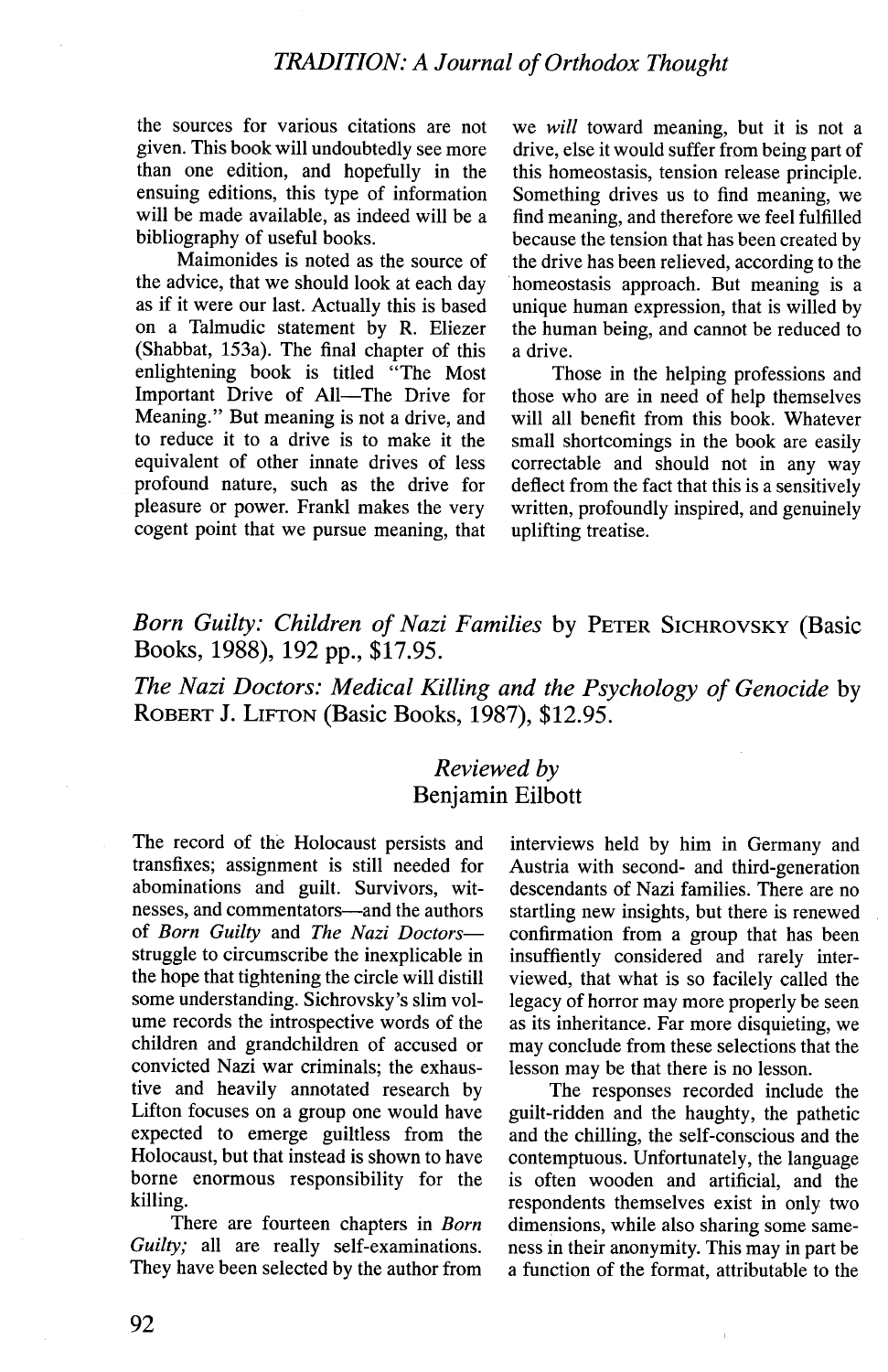lack of spontaneity in a translation of recorded conversations, but we arc left with profoundly unsatisfied questions about these people, their missing dimension, and their exact motivation. Contributing to the superficial characterization was the author's decision to label these men and women according to his impression of them-"Stefanic, The Proud One," "Anna, The Decent One," "Rudolf, The Guilty One," "Johannes, The Innocent One," and so on. It should be noted, however, that the book makes important contributions; the painful themes in these selections cannot be ignored and do us the service of mocking any possible return to complacency.

Clearly expressed in several chapters is the seductive plaint that has been increasingly heard out of Germany and Austria, and too readily supported world-wide. It is the proposition that the post-war Germans and Austrians are victims as much as were those murdered in the Holocaust, and that murder, being irrevocable, can be kept at a distance, with charges of guilt by silence or individual guilt dismissable as unacceptable suggestions of collective guilt.

Sichrovsky writes in a postscript that the words of Stefanie were those with which German readers most frequently identified, and which they most often endorsed.

I didn't murder anyone, I didn't mistreat anyone, I didn't cheer Hitler. Enough that we Germans are always the bad ones that we have constantly to be reminded of it. What does that mean-WE started the war, WE gassed the Jews... It sure as Hell wasn't me... and none of my friends and certainly not my father. . They executed all the guilty ones back then at Nuremberg. They had their show. My own grandfather was among them. What do they want from me? Every year the same business in school. Movies about concentration camps, pictures of concentration camps. I'm telling you I can't stand anymore.

"But it was always the other ones who were the victims," complains Gerhard. "And what about us? Nobody talked about thai. My father's brother was a prisoner of war in Russia and never came back. My mother's two brothers both died in the war. A half dozen of my father's relatives were kîled in a bombing raid. . . . Our whole family suffered. . . . But

they never gave us a penny, only the others. Who knows who all the people were who got things after the war. . . . What happened to us is clear; my father lost his job."

As we read about this cynical reversal of victims and kilers, we are repelled by the thought that shock and repugnance at the crimes of the parents may have run their course, to be replaced by "retroactive compassion" that is superficial and deludes both self and victim. The seeds of recurrence lie-not so dormant-in justification and explanation; if embarrassment and annoyance are the motivation, then compassion will be a necessary nuisance displayed as a public relations gesture. One looks not for desultory denunciation of the guilt of others, but for the unequivocal declaration of the relationship between national silence and genocide.

The book's recurring motifs of "We too are victims," and "I didn't do it," are found juxtaposed with a more crucial question, which is articulated in the two themes, "Would you have acted differently?" and "They were only doing the job that would ultimately be beneficial to the life of the nation; they were striving for the greater good."

"In my father's eyes the German nation was an organism, a body, and as a doctor it was his duty to shield that body against sickness and disaster, to remove the diseased part. . ." The quote is from Egon, "The Dweller in the Past." "The system failed not in its ideas, but in its execution. . . . Now, when fascism no longer exists, it is easy to be against it. . . . If what was said were true, we Germans were a nation of criminals and madmen. And we now know that's not so. Our former enemies have become our closest allies."

Not all in the book are unrepentant defenders of the faith, or even openly pessimistic cynics. Anna and Johannes have attempted to harmonize the dominant experiences of their lives-hate, ill will, and defeat-with their love for family and country, although Sichrovsky contends that the "strength to break with one's parents" is an essential prerequisite for avoiding the charge of guilt by silence, and editorializes about efforts at reconciliation that it "can only be a reaching out, and it is the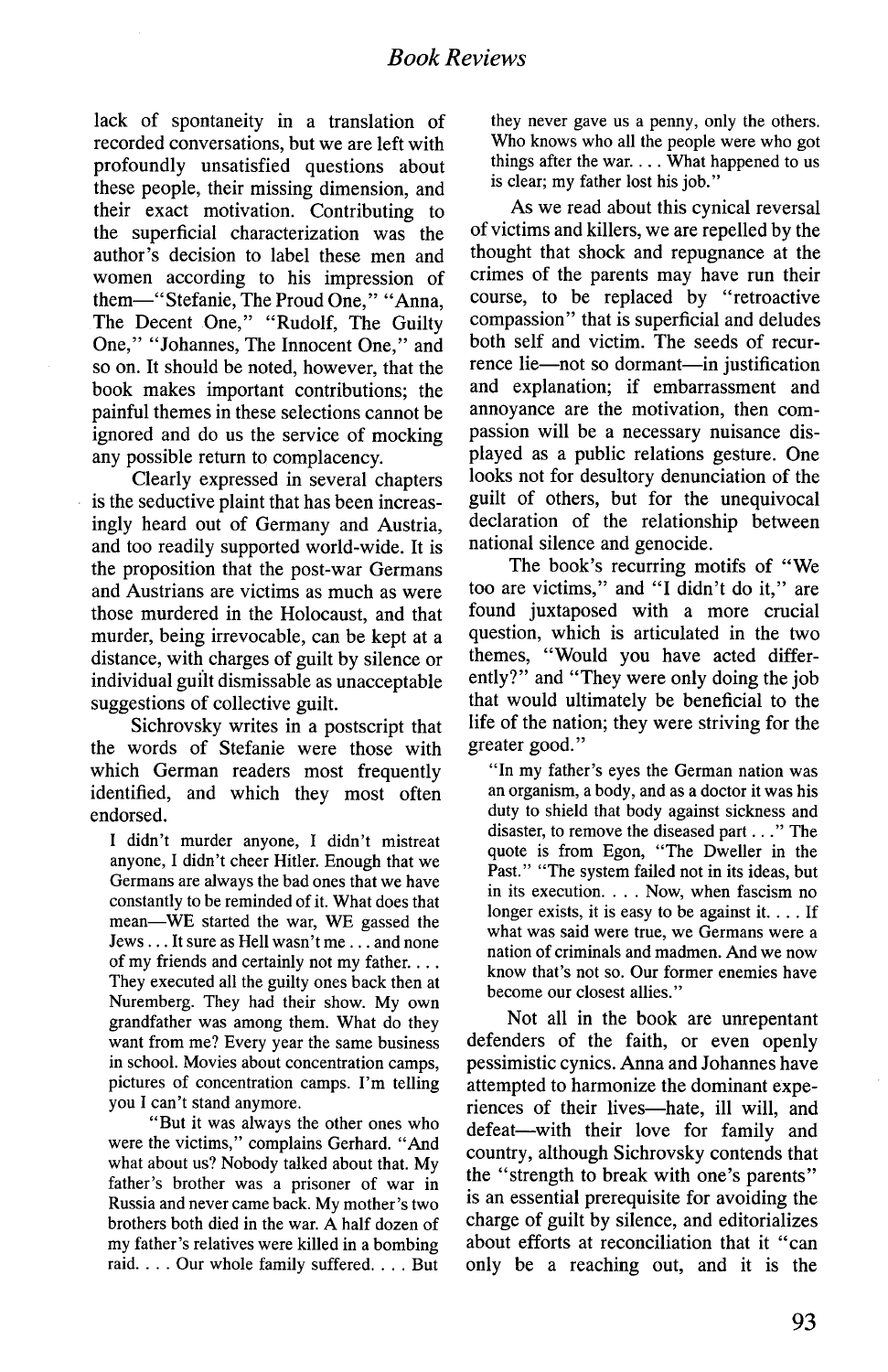prerogative of the victim either to accept it or reject it." But arguably the Nazi years were more than an aberrant accumulation of individual actions subservient to the hypnotic principle of the supreme Fatherland. That principle has evolved whenever a society has succeeded in coercing or seducing the individual into yielding the right to opposition in favor of a mystical or frightened wish for identification with the group, a wish often only submission in anticipation of unknown but expected retribution. The traditional ex post facto contempt accorded "cowards of conscience" would not be so readily accepted were we to acknowledge that we are equally prepared to elevate to almost heroic stature those who have been ordinary human beings engaged in acts of selflessness and kindness. The irony of the inherent contradiction is obvious.

Most human behavior will be in the center between craven participation and gallant defiance; judgment should be made about the reluctance to know, rather than only about guilt and innocence. Being born guilty is not different from being born innocent; each is a weight with which we wrestle all of our lives. A young woman's confession that she" grew up in a generation where it was improper to ask your parents too many questions, and I didn't and I'm sorry," is a pitiful plea for understanding.

I always believed everything [my father] told me. . . . I believed his assurances. . . . But everything changed when my son demolished my view of the world. . . . Compared to today's youth we were stupid and naive and uninterested.  $\dots$  In the days after our talk  $\dots$  I forged a bond with my son against my father . . . I had found out that my father was a liar.

It required the impetus of the third generation to bring Susanne to that late break with her father; it is tragic that she docs not recognize that her anger is with her father's deception, rather than with his actions. Sichrovsky calls the postscript to Born Guilty, "The Misfortune of Being Born Too Late." It may be comforting to be certain about one's behavior in the face of ethical dilemmas, but no one has the luxury or the comfort of that certainty.

The book's self-examinations may be glib, and its characterizations skeletal, but the stridency of many of its voices provides alarming evidence that too many of those who have labeled themselves "born guilty" do not finally concede that. Fortunately, we meet also those who have overcome studied ignorance and the reluctance to understand, and believe that recurrence is not inevitable. Let us hope that they are not in the minority

The Nazi Doctors appeared in hard cover in 1986; it has now been published in paperback. Subtitled" Medical Killing and the Psychology of Genocide," it is in three major parts, labeled "The Genetic Cure," "Auschwitz, The Racial Cure," and "The Psychology of Genocide." More than half of the book focuses on Auschwitzunderstandably, for extrapolation to other camps will always be made from that paradigm of horror. Lucidly and almost dispassionately we move from a documentation of medical ethics, efficiently subverted in the service of racial insanity and nationalistic hatred, to the larger contemplation of human nature under crisis. Author of important books on genocide, survivors, and death and life, Lifton, a psychiatrist, chronicles, on the basis of personal interviews conducted over a period of years, the medical actions of Nazi physicians detailed to duty in the service of Germany's glory. We read about acts of stupendous immorality, deeds so heinous that they defy both acceptance and understanding, as well as about those almost equally repugnant which can at least he illuminated.

Two quotes from *Born Guilty* appropriately reinforce the dual leitmotifs that dominate The Nazi Doctors.

"Critical people," declares Egon, a physician himself, "can be stirred up only if they have an enemy who corresponds with their critical consciousness . . . Germans can still be mobilzed, only it's got to be the right enemy. . . . The nation, being a living entity, needs doctors. If need be they can also kil, but not out of joy in kiling but out of necessity. . Just as a doctor can save the life of a patient by removing an appendix he can save the body politic by excising big tumors. The extinction of life also forms the basis of the survival of others."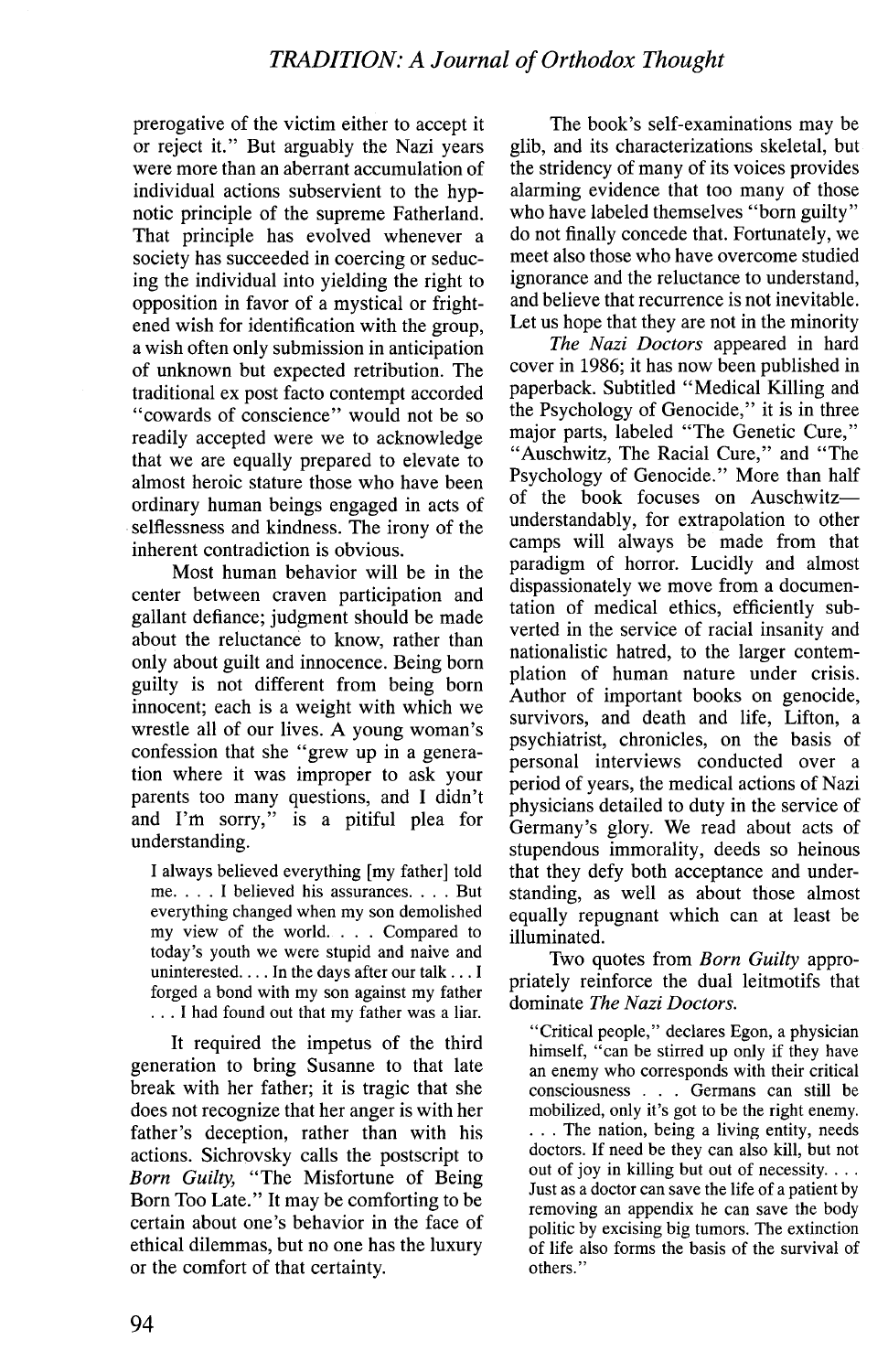#### Book Reviews

"Would I have acted the same way then?" asks Egon in another context. "I think so. . . . The enemies were not only Russians and Americans, but also. . . Jews and Gypsies. ... Why should a soldier who for years had shot at people. . . kiling women and children, be allowed to return home after the war and to live in peace, while my father is considered a criminal? Both were ordered to kill, each in his own way. Both were convinced that what they were doing was right... I'm not going to deny my father."

Lifton has reconstructed the lives of certain Nazi physicians, of a number large enough to be representative. We are given their personal histories, including their voluntary decision to join the S.S., Hitler's elite corps, and note their cooperation in subsequently carrying out the tasks expected of them, assignments implemented by them not merely as party members, but as physicians. In his expert analysis of the psychological "doubling" that dominated the lives of these doctors, the Faustian bargain that enabled them to strive toward a "cosmic scheme of racial cure," Lifton delineates these physicians as they preferred to see themselves-as healers in the service of the greater good. The Jekyll and Hyde doubling permitted the healer to deceive the kiler, and the human being to delude himself. There was pride in these doctors that they had been selected to perform the highest medical duty a nation could require of its physicians. They admitted to no conflict with the Hippocratic oath, nor saw themselves as forsworn, rejecting the oath as either irrelevant or superseded by that of fealty pledged to Hitler. Repeatedly, Lifton documents the ultimate irony of the healer-killer paradox, with even Mengelc capable of acts of healing, and many others able to juxtapose their prolonging of life with their role in ending it.

The recent commemoration of Kristallnacht's fìftieth anniversary called it the "beginning of the Holocaust," neglecting, to the detriment of historical comprehension, to refer to the officially sanctioned kiling begun by Germany with its euthanasia and sterilization programs almost immediately after Hitler's 1933 assumption of power. Programs that at the time were widely unrecognized and disbelieved (by Jews to their ultimate sorrow), demonstrated early in the life of the Nazi regime that any actions could be subordinated to a seductively orchestrated and implacably coordinated plan, and the killers represented to the country, as well as to themselves, as hero-saviors.

The life of the nation took precedence over "dogma and conflicts of conscience," declared a Nazi party newspaper; within years even those conflicts had receded into a repressed background as the "philosophy" behind the planning showed itself to be as much an instrument of murder as were the acts themselves.

The state organism. . . is a whole with its own laws and rights, much like one self-contained human organism. . . which, in the interest of the welfare of the whole, also-as we doctors know--ahandons and rejects parts or particles that have become worthless or dangerous.

This quote from a German professor of psychiatry encapsulates the Holocaust, and can serve as an imprimatur for the elimination of mongrelizing and destructive non-Aryans. Lifton almost numbs us with hundreds of such quoted exhortations, which legitimized, in an atmosphere of fanaticism and reborn national pride, surreal deeds that psychologically swallowed those who had spawned them. In obedient ranks doctors succumbed to the Siren songs, which sang of "lives unworthy of life," and of that truism, "The Jews are our Misfortune," and with terrible conviction these doctors rushed toward the Final Solution.

In one manner or another they all became part of the killing-as physicians, survivors, and witnesses, as non-Jews and Jews, non-Germans and Germans, Nazi doctors and Jewish or non-Jewish prisoner physicians. Overwhelmingly (and, it must be admitted, somewhat repetitively), Lifton makes it terrifyingly clear that the Nazi doctors who shared in the kiling, the maiming experiments, and the cruel torture, who had been partners in the early planning for genocide, and who as individuals participated in ramp selections for the gas chambers, as well as in the fatal phenol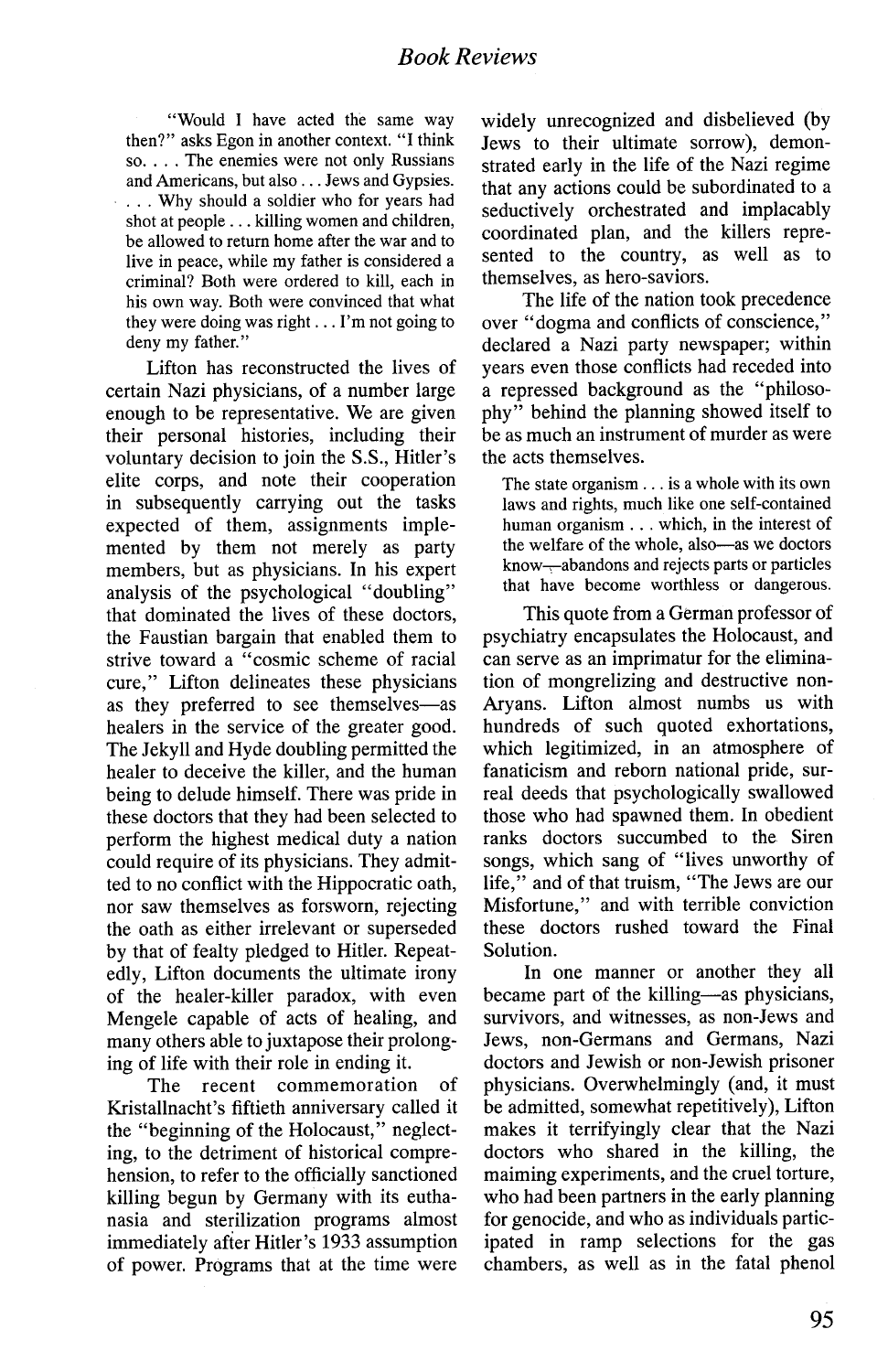murders, did so in the conviction that they were medically assuring the Third Reich's future and the genetic survival of their Aryan nation. That conviction, moreover, was effectively reinforced by their certainty that they were murdering those already marked for death. "Killing someone already dead need not be experienced as murder. And since Jews . . . were more generally perceived as carriers of death, or bearers of the death taint, they became 'doubly dead.' Just as one could not kil people already dead, one could do them no harm . . . in medical experimentation."

In isolated instances participating doctors who survived the Nuremberg and other trials came to have some doubts about their actions, but their behavior in 1944, as the end of the war-and the Russian armiesapproached, proved that even these doubts were not inspired by guilt, but rather by unremorseful criminals' apprehension at being trapped by enemies who would exact terrible punishment for "misguided" crimes. True defiance came from very few indeed, and brought with it varying consequences, with death not at all a certainty. More frequent were the instances of those who opted for non-participation, phrasing their refusal evasively, rather than in ethical confrontations. They too avoided death and even imprisonment, and perhaps the blemish of individual guilt; it is moot to wonder whether theirs were acts of courage or of understandable expediency.

A sense of the embodied self enables us to say . . . "We arc always more than any machine we can construct." It must be emphasized that the problem is never merely, or even primarily, one of individual psychology. . . . Individuals  $vary$ ... in the capacity to avoid destructive forms of doubling associated with victimization and genocide. Prophylaxis against the genocidal direction of the self. . . must always include critical examination of ideologies and institutions. . The physician with a strong sense of embodied self has a greater chance to hold on to universal healing principles. . . less susceptible to a technicized professional identity ('I am a professional healer and nothing else, in no way responsible for Auschwitz; so I go along with it and heal when I can') or to an

ideologized professional identity ('As a doctor to the Yolk and a cultivator of genes, my participation in killing is in the service of healing the Nordic race'). But if the destructive ideological and behavioral pressures are sufficiently great, virtually any professional self may be susceptible to moving in genocidal directions. (Emphasis mine.)

It is impossible to do justice to the nuances, interpretations, and implications of this masterful book, and no reader, however distant in time and perspective from the evil it describes, will be able to evade its almost inexorable conclusions about the pivotal question that has always obsessed us:

"Can a good man do bad things?"

Yes, if he subordinates his conscience and upbringing to a mythical great goal.

Yes, if he wishes to be the best bureaucratic cog in the bureaucracy.

Yes, if he does not believe that he is kiling fellow human beings, but rather experimental animals already condemned to oblivion beyond his powers of reversaL.

Finally, a quote from a letter received by me from a young adult acquaintance in Germany, born of German and American parents. It speaks directly to the ennui and the cynicism in so many of the Born Guilty responses, and reveals its own doubts about lessons to be drawn from the exhaustive, and morally exhausting, themes in The Nazi Doctors, themes this review did not have the space to explore fully, but which the reader is urged to examine.

Today is the 8th of November, 1988. . . . On every channel in radio and TV, in the newspapers and magazines, you can hear or read commentaries and learned discussions. Politicians hold speeches, the President will speak in the synagogue tomorrow, and there are numerous public events. What effect all this has on the general public, I don't know. I am afraid that in spite of all efforts, the reaction of many is "Leave us alone. We have had enough already." My own feeling is one of great sadness. No matter how sincerely Germans try to face this nation's past... there is a loss that cannot be healed by analyses, commemoration or postage stamps.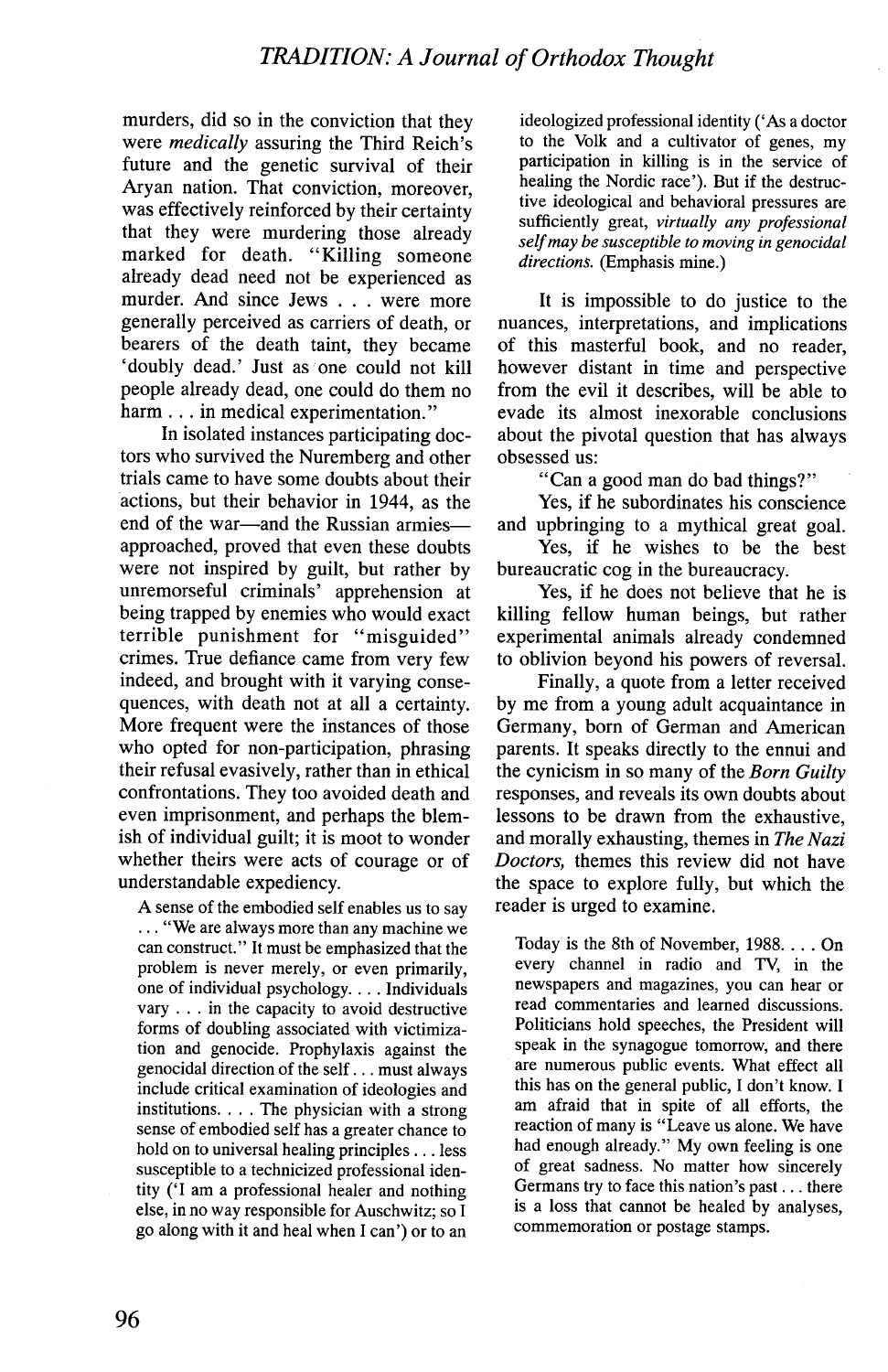ence or support its resolutions. R. Moses Schick, another leading disciple of Sofer and perhaps the foremost Talmudic scholar in Hungary, is noticeably missing from the list of those in attendance as arc Sofer's son, Abraham Samuel (the Ketav Sofer), and Judah Aszod. All of the author's pilpul (VoL. 1, pp. 81-83) to try to attach Schick's name to the conference simply has no validity. Although Schick agreed with a number of the conference's resolutions, he also opposed some of them, as he explicitly states in one of his responsa (Orah Hayyim no. 70). One of the conference's resolutions was that sermons were not permitted to be preached in the vernacular. This resolution had its origin in R. Moses Sofer's ethical will where he admonished his followers not to appoint anyone who would deliver sermons in the vernacular (i.e., German; see also Sofer's responsa, Hoshen Mishpat, no. 197). Yet in the responsum referred to above Schick can see nothing wrong with sermons in the vernacular if they will have a positive effect on the community.

Still, despite his personal opinion Schick concludes his responsum as follows: "This was my opinion in matters of preaching in German. But numerous colleagues opposed me, and I am compelled to accept their words in reverence and trepidation, and God forbid to depart from their words." Contrary to Jakobovics' understanding, this conclusion does not mean that Schick *agreed* with the opinion of his colleagues, only that he felt compelled to accept it. There is a great difference between the two. In addition, any attempt to associate R. Abraham Samuel Sofer with the conference is even more absurd. It was the younger Sofer, sensing the great need of his community in Pressburg, who ignored his father's warning and agreed to the hiring of a German preacher for his flock. This created a great split among Sofer's students with R. Chaim Sofer (no relation to his teacher) and R. Hilel Lichtenstein sharply opposing Abraham Samuel Sofer's actions (see Lichtenstein's responsa Teshuvot Beit Hillel, no. 35).

The author also distorts the dispute that existed between Hildesheimer and his

opponents Lichtenstein, Chaim Sofer, and Akiva Schlesinger, all of whom saw Hildesheimer as a heretic intent on destroying Judaism. While it is true that the latter individuals represented the views of many, their extremism was not totally shared and Hildesheimer's friendship with Aszod and Abraham Samuel Sofer is well known. Jacobovics is mistaken in believing the attacks on Hildesheimer were merely "emergency measures" dictated by the times. In fact, the dispute between them was never healed because what was under dispute were fundamental issues. Acquiring secular education to confront the challenges of the modern world was a necessity for Hildesheimer. Yet this was considered heresy for Hildesheimer's opponents who saw the "modern world," in its social and educational sense, as evil incarnate.

In the persecution of Hildesheimer it was not the latter's personality that was at issue. Rather, the very essence of his brand of Orthodoxy, indeed of German Orthodoxy as a whole, was anathema to these men. The author docs not seem to understand that any expressions of support given to Hirsch in his dispute with Seligmann Baer Bamberger over Orthodox separatism must not be taken out of context. The Hungarian extremists were not aware of the true nature of Hirsch's Orthodoxy. Hirsch preached in German, held weddings in the synagogue and wore a special robe for prayer, thus violating decrees 1, 4, and 8 of the Mihalovce synod, which contrary to what the author asserts, were to be considered binding on Jews the world over (see the complete text of the decrees in Schlesinger's Lev halvri, Volume 2). If these aspects of Hirsch's life were known by Lichtenstein and his colleagues they would have condemned him as a heretic just as they did Hildesheimer.

Despite the reservations I have noted the books under review are still to be recommended for all interested in this often neglected period of Orthodox life. Although in his zealous opposition to Reform and Haskalah the author is, on occasion, led to make totally unfounded statements (e.g., that the maskilim were responsible for the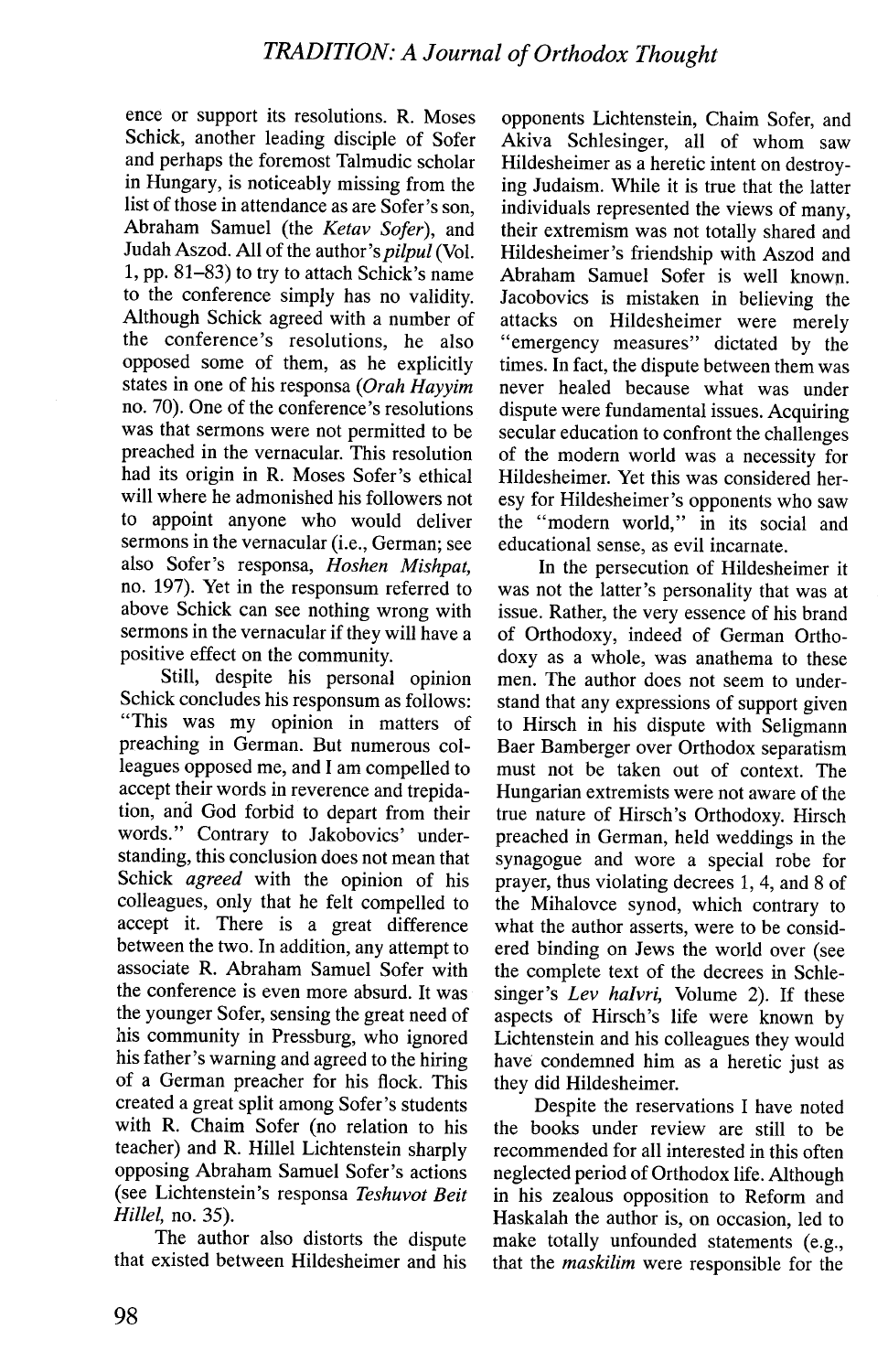#### Book Reviews

Zekhor Yemot Olam by Benziyon Jakobovics. Volume 1, Second Edition, Bene Brak 1987. 332 pp. + 55 photo-reproductions. Volume 2, Bene Brak, 1989. 488 pp. + 79 photo-rcproductions.

#### Reviewed by Marc Shapiro

A comprehensive history of Hungarian Orthodoxy is still a desideratum, but Jakobovics has done Jewish scholarship a great service with these two massive works which have become fairly popular in certain circles. The first volume quickly sold out and a revised edition was thereupon issued. Combining a mastery of sources in Hungarian-itself a rare occurrence today when the Hungarian language has joined the realm of the esoteric-German, and the rabbinic literature, both polemic and responsa, the author gives a very good and well documented description of the development of Hungarian Orthodoxy in the last two centuries. In the first volume he discusses in great detail, most of which is only of interest to the specialist, the inner conflicts in the Orthodox community and the disputes between the Orthodox and both the Neologist (Reform) and Status Quo communities which played such a great part in recent Hungarian Jewish history. ("Status Quo" refers to those communities that did not accept the religious separatism which was prevalent in Hungary). Had the author stopped here his work would have been significant, yet he goes further and in both Volume One, and more at length in Volume Two, manages to touch upon all aspects of Eastern European and German Orthodoxy of the last two centuries.

Jakobovics is not objective nor does he pretend to be. He writes from the standpoint of Hungarian Hasidism and this ideology completely permeates his books. Thus, one of the stated purposes of his work is to show the value of Orthodox separatism and a great many pages elaborate upon the negative aspects of those Orthodox communities that did not accept this approach. When the

reader understands that Jakobovics' books are not all-encompassing historical accounts and are written with an ideological bent, he can appreciate the great service the author has rendered in both the enormous amount of material he has gathered and in his analysis of it. Having this in mind, it is no surprise that these books contain no description of R. Ezriel Hildesheimer's activities in Hungary. R. Moses Schick's early years when he preached in German and was interested in the works of Mendelssohn, and the fascinating career of R. Solomon Schück. Given the special character of these books it is fitting to analyze what the author has chosen to include rather than criticizing what has been left out or rehearsing old polemics over the wisdom of Austritt.

One of the author's major contentions is that it was the influence of R. Moses Sofer that decisively shaped the image of Hungarian Orthodoxy. The author dwells at length on this and the evidence he gathers is very convincing. It was this influence which led to the famous Hungarian rabbinic conference in Mihalovce which was organized in 1865 by the religious zealot R. Hilel Lichtenstein, a leading student of Sofer. This conference, which passed a number of important resolutions, was of great importance and had a significant impact in molding Orthodox attitudes to the Neologists up until the destruction of Hungarian Jewry. Not surprisingly, this impact runs like a thread through both of the volumes and it is precisely with regard to this conference that the author makes a number of important errors.

The fact remains that a number of important rabbis did not attend the confer-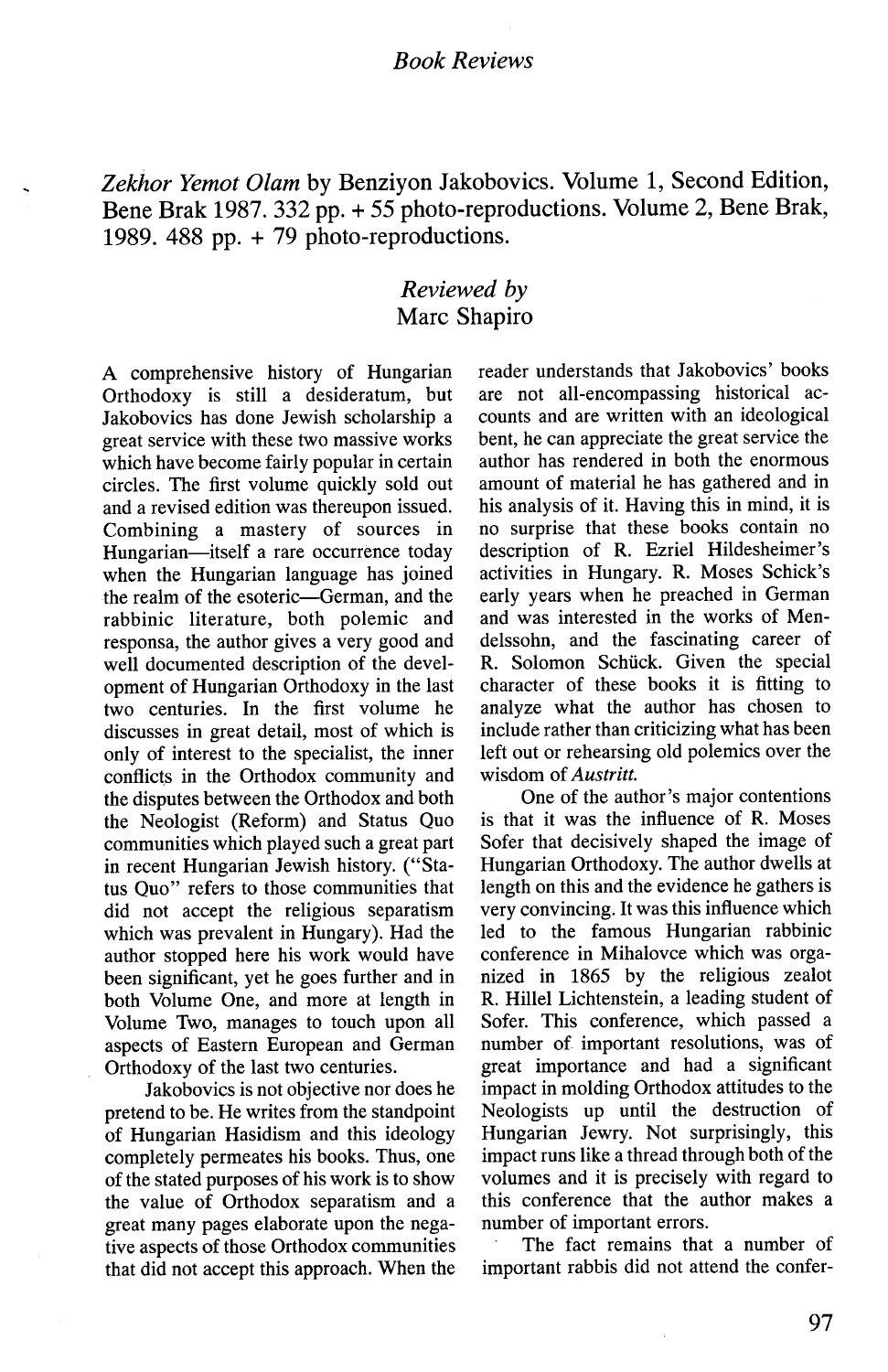arrest of Shneur Zalman of Lyady and that the Reformers made life miserable for Marcus Horovitz, the Frankfurt Gemeinde rabbi) these slips are few. At the end of Volume Two, the author mentions that a third volume is currently under preparation. If the previous two volumes are to be a guide, this latter volume will also prove to be a valuable addition to Hungarian Jewish scholarship.

## Response to Modernity: A History of the Reform Movement in Judaism by MICHAEL A. MEYER. Oxford University Press, 494 pp.

## Reviewed by Simcha Krauss

Modernity as a challenge to tradition is not limited to the realm of religion. The new, the contemporary, and the avant garde pose challenges to anything traditional, be they institutions, ideas, values, or religion.

The response to that challenge may be expressed in different ways. At one extreme, the tradition will build hermetically sealed walls around itself. It wil refuse to make contact with anything new. The modern will be totally rejected. At the other extreme, the tradition may feel so weak, and may view the challenge of modernity so overwhelming and so redeeming, that it will capitulate to its demands. Thus the old will be totally rejected in favor of the new.

Between those two extremes lies another possible response. Tradition may dialectically accept the challenge, grapple with it, and ultimately create a synthesis whereby both the old and the new are accommodated.

At the end of his brilliant, sweeping and comprehensive history of the Reform movement, Michael Meyer defines Reform as "the ongoing and common task of creating ever anew that shifting and delicate balance between Torah and modernityand of relating the two to each other."<sup>1</sup> Indeed, the very title of the book, Response to Modernity, infers a dialogue, a confrontation with modernity that elicits a response from the Reform movement.

In truth, Meyer is not accurate in his definition. The attempt to relate Torah to modernity and to balance the two is not an innovation of the Reform movement, even if we were to agree that the movement was formed for that purpose. Well before the eighteenth century, Jews as individuals and as a community have responded, albeit in different ways, to their environment. At times they borrowed and adapted some features of their environment, at times they rejected it, and at other times they accommodated to the external world. In Alexandria, in Spain, and in Germany, for example, Jews related to the culture around them and tried to synthesize Torah with contemporary times. In Alexandria, the attempt ended in failure; in Spain it was successful; in Germany, Samson Raphael Hirsch attempted to relate "the beauty of Yeffeth to the tents of Shem" with apparent success.

The ultimate measure of success in the creation of a synthesis lies in the final product. The summary question to be answered is, who exerts the pressure, who influences whom? In the cross-fertilization that inevitably occurs when two cultures meet, in which direction does the vector of the new synthesis tilt? For example, does Torah change and lose its sanctity, or docs the new and modern become touched, ennobled and transformed by Torah? It has been very perceptively observed that both Mendelsohn and Hirsch translated Torah into German. To Mendelsohn, the translation was a way of teaching German Jews the German language. To Hirsch, on the